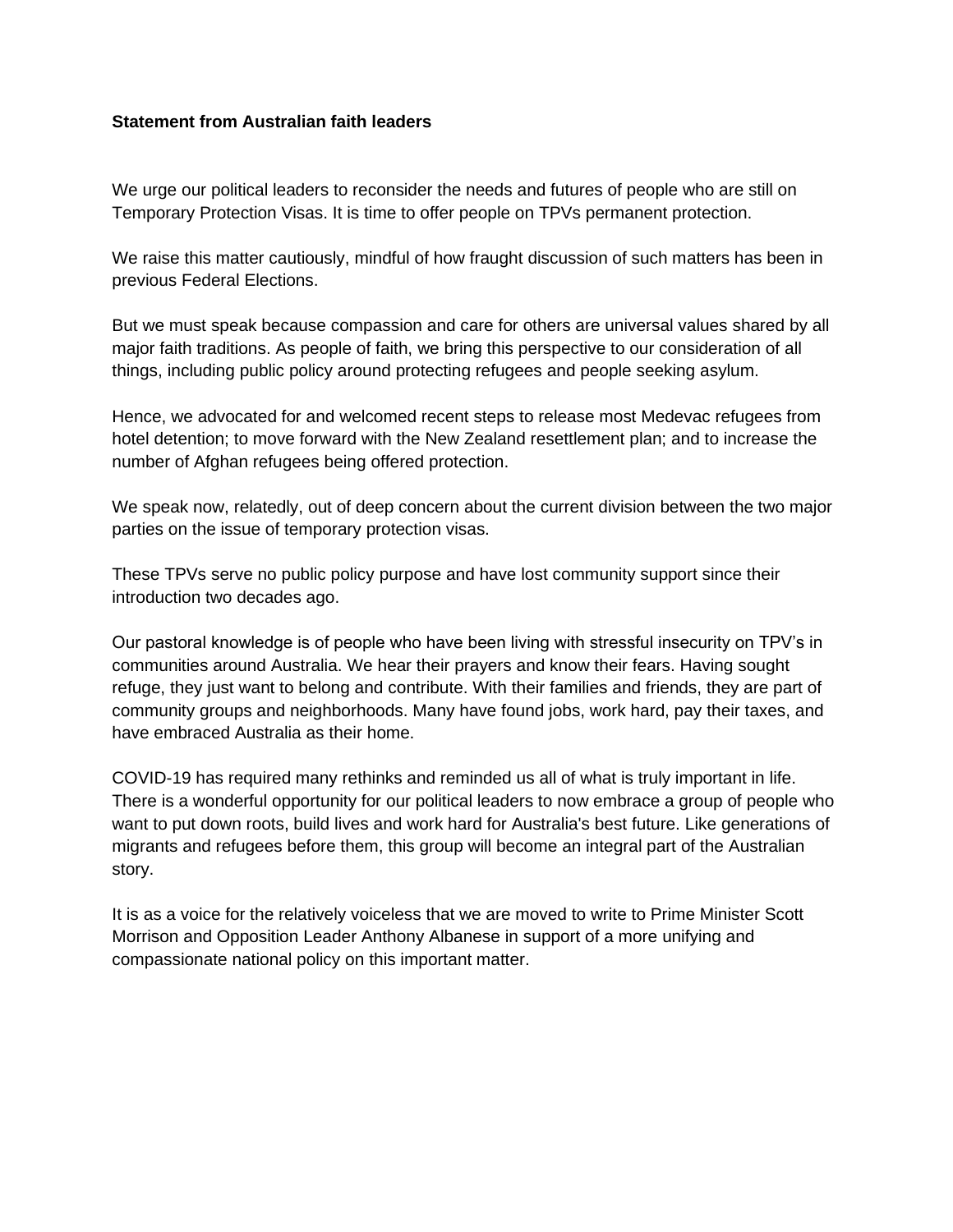Signed by:

Sister Brigid Arthur, The Brigidine Asylum Seekers Project

Bishop Paul Barker, Anglican Diocese of Melbourne

Dr Greg Barton, Deakin University

Dr Makarand Bhagwat, President Hindu Council

Dr Graeme Blackman, President, Victorian Council of Churches

Tamara Domicelj, Country Director Jesuit Refugee Service (JRS) Australia, co-Chair of the Catholic Alliance for People Seeking Asylum

Bishop Genieve Blackwell, Anglican Diocese of Melbourne

Revd Sandy Boyce, Executive Officer, Victorian Council of Churches

Fr. Frank Brennan SJ, Rector Newman College

The Hon. Diana Bryant, AO,QC

Revd David Bullock, Director of Mission and Ministries, Baptist Union of Victoria

Professor Des Cahill, Religions for Peace Australia

Dr. Leslie Cannold, author and ethicist

The Most Reverend Geoff Smith, Archbishop of Adelaide and Primate of the Anglican Church of Australia

Mr Tim Cartwright, APM and Advisory Board of the Australian Intercultural Society

Revd Debra Saffrey-Collins, Head of Chaplaincy and Diocesan Partnerships, Brotherhood of St. **Laurence** 

Revd Tim Costello, Executive Director of Micah Australia

Dr Diana Cousens, Vice Chair, Buddhist Council of Victoria

Most Reverend Vincent Long Van Nguyen**,** Bishop of Parramatta and Chair of Catholic Bishops Commission for Social Justice, Mission and Service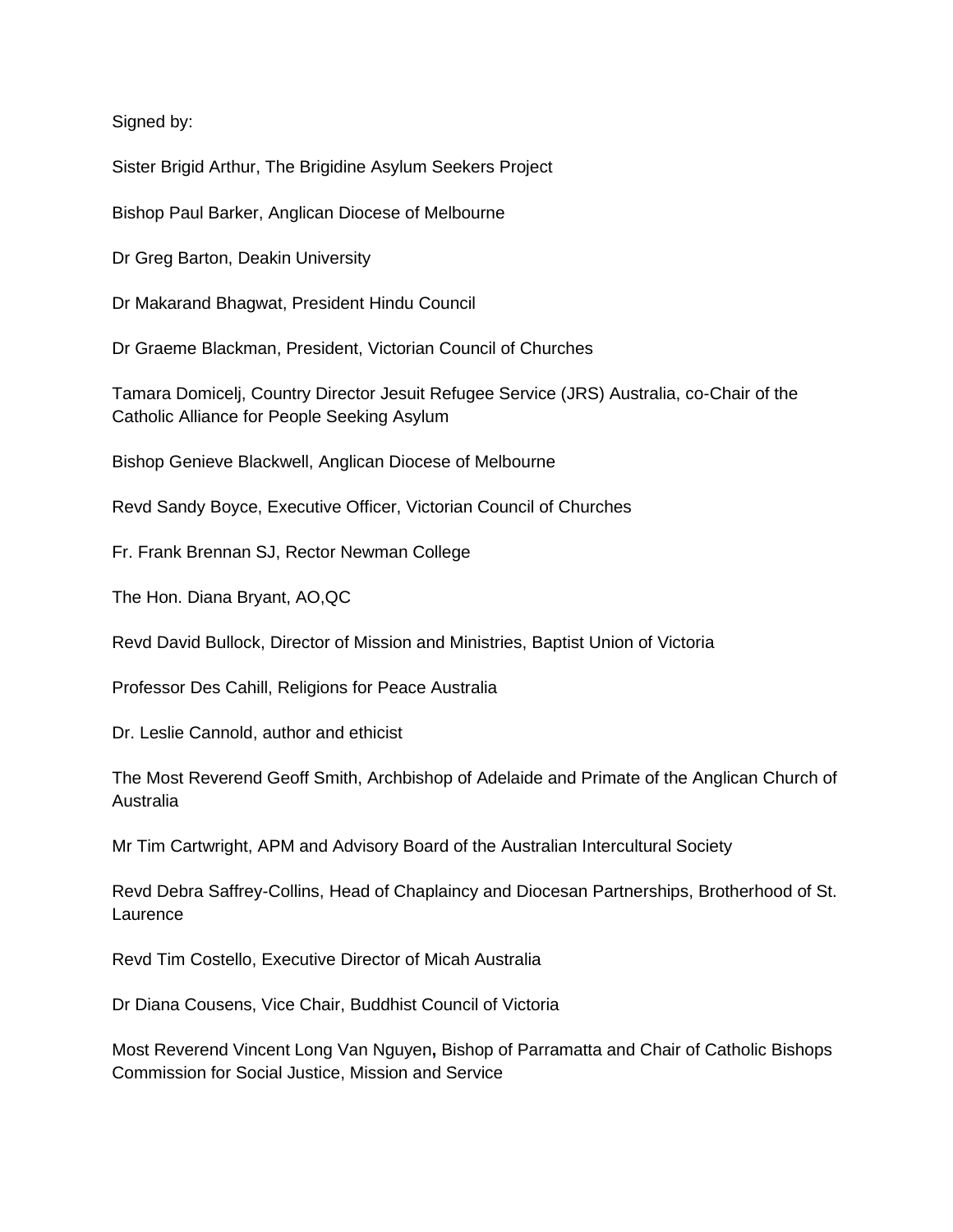Archbishop Mark Coleridge, Archbishop of the Archdiocese of Brisbane Bhakta Dasa, International Society for Krishna Consciousness Imam Alaa Elzokm, Imam of Heidelberg Mosque Adel Salman, President Islamic Council of Victoria Celia Andrews, Anglican, Perth Julie Edwards, Chief Executive Officer Jesuit Social Services, co-Chair of the Catholic Alliance for People Seeking Asylum Dr Adrian Evans, Emeritus Professor of Law, Monash University Ms. Wendy Francis, on behalf of Australian Christian Lobby Rabbi Ralph Genende Revd Scott Holmes, Chaplain at the Brotherhood of St Laurence Bishop Philip Huggins, Australian Centre for Christianity and Culture Mr. Ahmet Keskin, Executive Director of the Australian Intercultural Society The Very Revd Dr Andreas Loewe, Dean of Melbourne Dr. Mohamed Mohideen, Islamic Council of Victoria Bishop Kate Prowd, Anglican Diocese of Melbourne Dr Susan Riley, Former Deputy Lord Mayor, City of Melbourne Revd Helen Summers, Director, The Interfaith Centre of Melbourne Jasbir Singh Suropada, Chairperson, Sikh Interfaith Council of Victoria Barney Zwartz, Senior Fellow of the Centre for Public Christianity Harold Zwier, Jewish community Brenton Jayatilaka, Anglican Parish of City on a Hill Revd Gemma Baseley, Anglican Diocese of Perth, Social Responsibility Committee